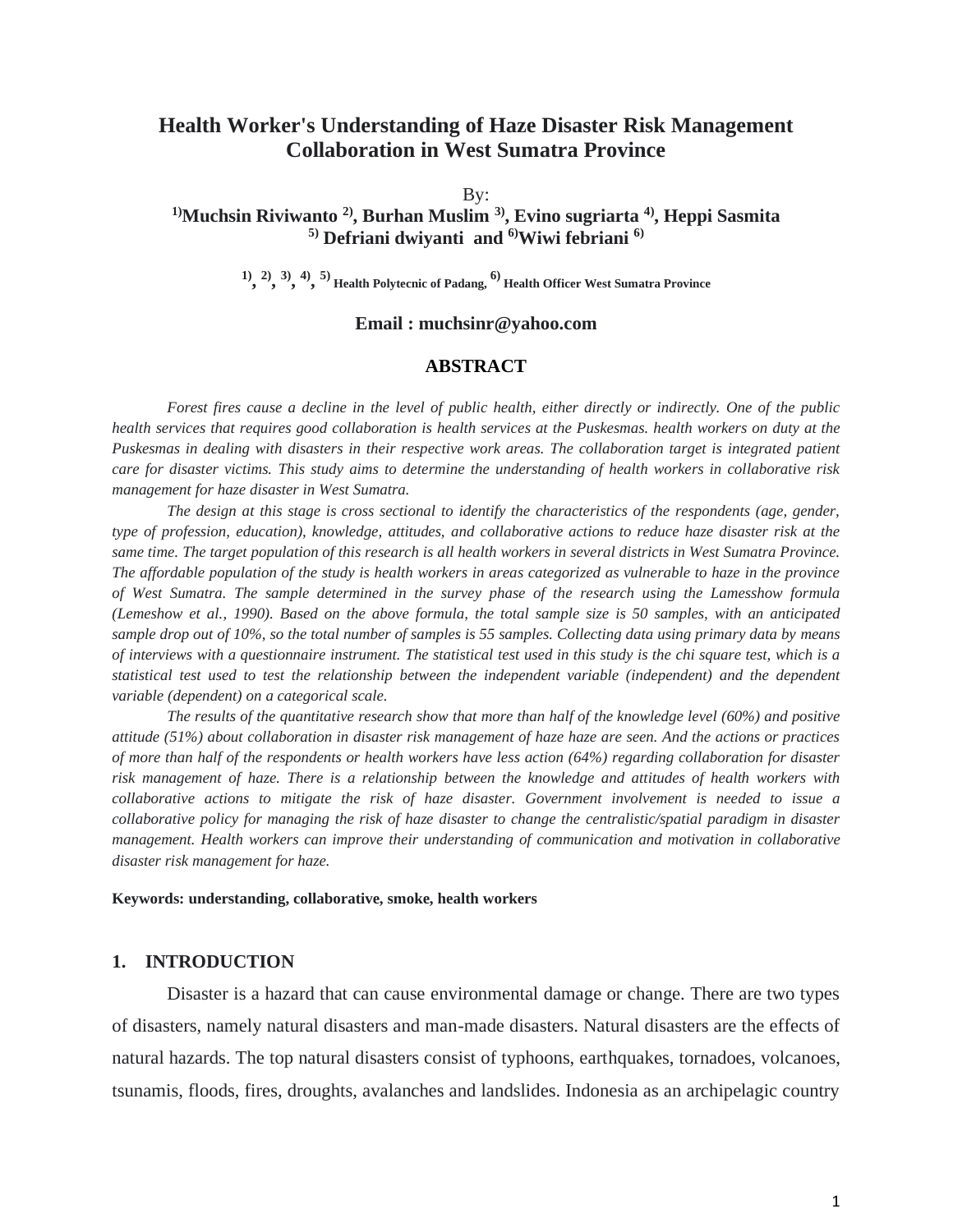is prone to natural disasters such as earthquakes, volcanic eruptions, floods, and landslides. Natural disasters can affect human life either directly or indirectly. The clinical manifestations may affect humans both physically and psychologically in short onset or soon or later depending on the cause of the catastrophic factors. The level of damage ranging from mild to severe or may require life. Health problems caused by natural disasters vary, ranging from physical trauma, fractures, bleeding, combinations, infections, septicemia. also manifested psychologically or mental disorders such as stress, insomnia, depression, and even schizophrenia (Undang-undang, 2007) .

Forest fires are one form of disturbance that is increasingly occurring. The negative impacts caused by forest fires are quite large, including ecological damage, declining biodiversity, declining economic value of forests and soil productivity, reducing the risk of micro and global haze disasters, and the smoke disturbing public health and disrupting transportation both land, rivers, lakes, seas and forests. Air (Tacconi, 2003)

The impact of forest fires has caused a decline in the level of public health, both directly and indirectly. The impact will be felt for children under five years old and the elderly (elderly). The direct impact of inhalation of smoke from forest fires is upper respiratory tract infection, while the indirect impact is the emergence of diseases in the muscle system and connective tissue, if the closure of forest fire smoke lasts for a long enough period. The increase in ARI is indirectly stimulated by the entry of smoke particles containing hazardous compounds such as SO2, NO2, CO and 03 so that it interferes with respiratory function and can interfere with health, especially in the upper and lower respiratory tract (WHO, 2008).

Environmental pollution, especially air pollution in several provinces on the island of Sumatra, is quite high, especially during the dry season and forest fires occur either intentionally or unintentionally, and fires most often occur in Riau and Jambi provinces, where the smoke spreads to neighboring provinces. Smoke that covers the sky for several days has the main potential for the spread of Acute Respiratory Infections (ARI). The high level of air pollution causes ARI to have the most numbers suffered by the community compared to other diseases, which is around 20.55%.(Kemenkes, 2013).

The community needs real help from the government, in this case is a fast-responsive health service from the Puskesmas and Hospitals. The form of health services includes the provision of masks to the public so that they can be used when doing activities outside the home,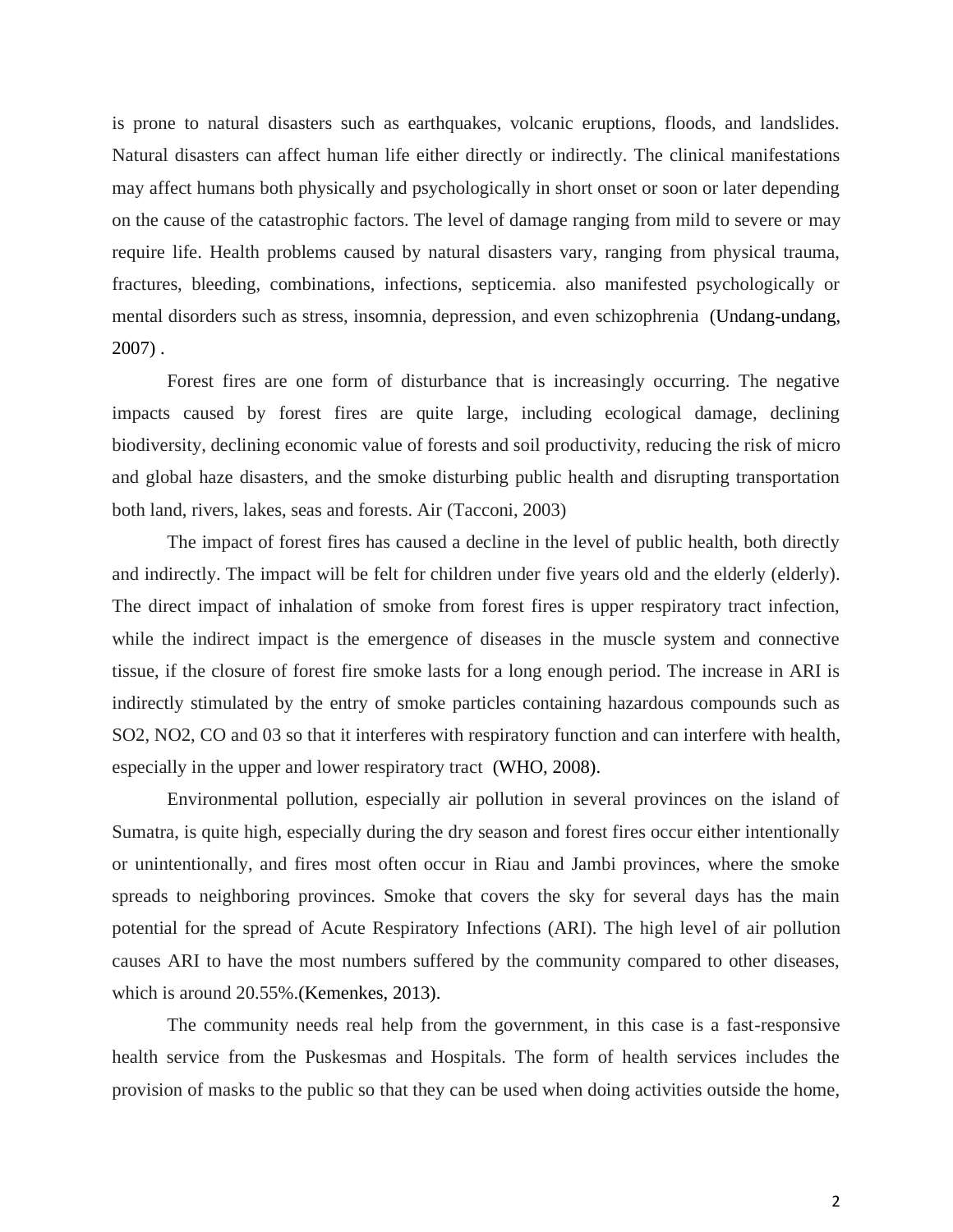this seems to have not been intensively carried out by the government. Also set up health posts at the puskesmas and supporting puskesmas levels, including involving village midwives (for residents in rural areas) (Utomo and Buana, 2017) .

The Puskesmas which is the first referral for victims of the haze, especially as a member of the BPJS which requires referring to the first level health facilities, namely the puskesmas, must provide complete services as the first referral, for example the availability of medicines, breathing aids, and quick action for victims of ARI. The hospital as a referral place for the puskesmas must also provide good and complete services. Both in the form of medicine and medical equipment needed, because victims cannot wait to get medical help.

Collecting data and ensuring maximum protection for toddlers or children against smog is very necessary because at least from the data above, children are the most victims of this haze disaster. Provide protection for pregnant women, if continuously exposed to air pollution, pregnant women can experience various health problems. This happens because the pollutants that pollute the air can be inhaled by pregnant women or pregnant women, enter the lungs, make the respiratory tract inflamed, and even enter the blood circulation. (Kemenkes.RI, 2015).

To minimize the natural impact of disasters on humans or society, health workers play an important role in the aftermath of a disaster, especially in emergency and recovery situations. Early and prompt intervention is urgently needed to prevent people from suffering more or even dying. Collaborative practice among health workers is needed for optimal handling in the event of a natural disaster.

According to Keith in Arif (2013) the key to quality health services at an efficient cost is to increase the effective collaboration of health workers. Collaboration is a process where professionals mutually arrange collective action on patient care needs that is built voluntarily and there is a negotiation or discussion of professionals. Collaborative practice should be considered as a partnership that has formal and informal contracts with the main goal of providing optimal care to patients.

The challenges of implementing Interprofessional Collaboration in Indonesia are differences in social interactions of the community, historical and cultural differences between professions, ego, arrogance and the principle of collegiality, concerns about diluted professional identity, ineffective communication patterns, variations in the implementation of educational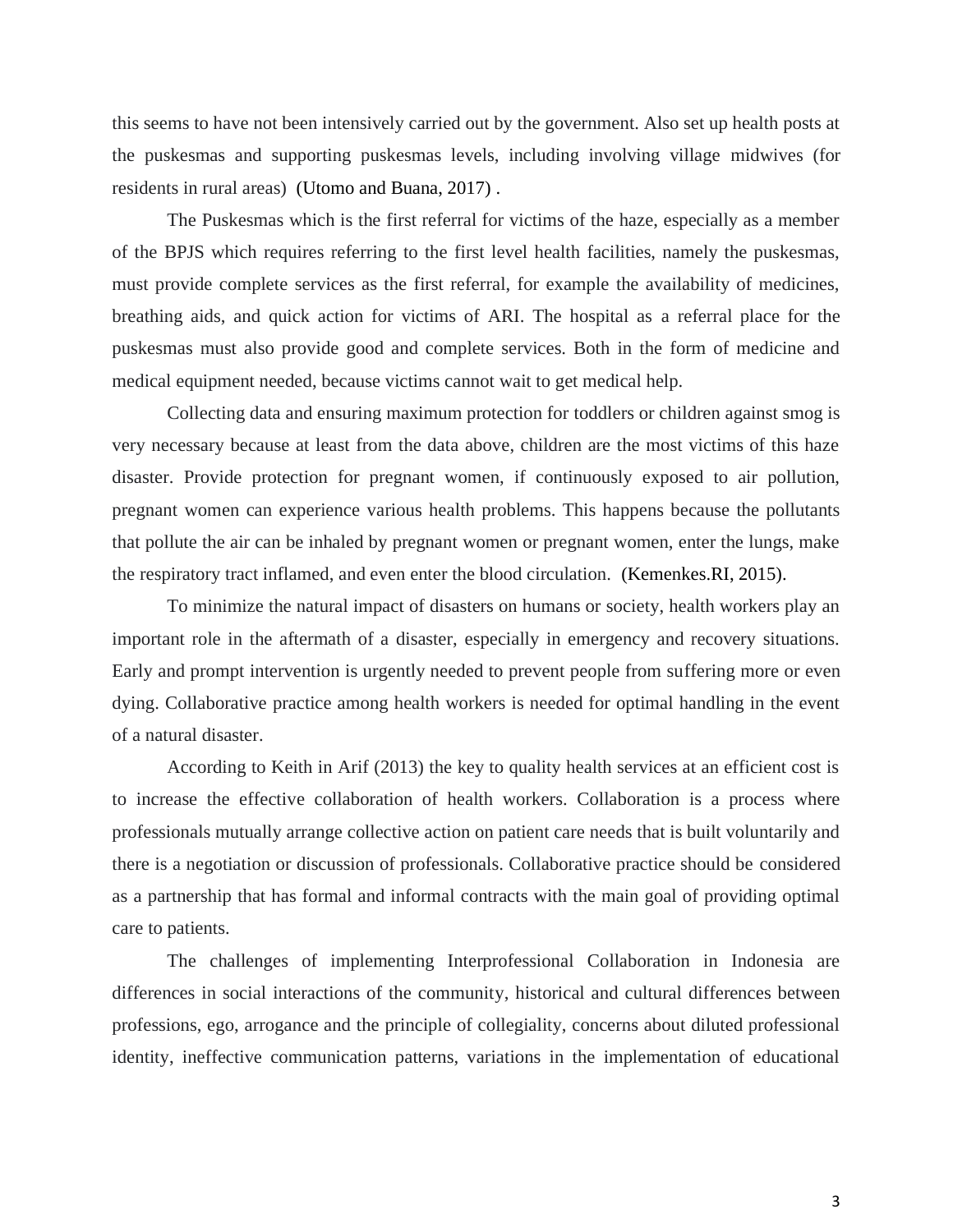standards and competency standards of each profession and there is no ideal role model. Other things that also influence are health services, policy makers and community support

To minimize the natural impact of disasters on humans or society, health workers play an important role in the aftermath of a disaster, especially in emergency and recovery situations. Early and prompt intervention is urgently needed to prevent people from suffering more or even dying. Collaborative practice among health workers is needed for optimal handling in the event of a natural disaster.

According to Keith in Arif (2013) the key to quality health services at an efficient cost is to increase the effective collaboration of health workers. Collaboration is a process where professionals mutually arrange collective action on patient care needs that is built voluntarily and there is a negotiation or discussion of professionals. Collaborative practice should be considered as a partnership that has formal and informal contracts with the main goal of providing optimal care to patients.

The challenges of implementing Interprofessional Collaboration in Indonesia are differences in social interactions of the community, historical and cultural differences between professions, ego, arrogance and the principle of collegiality, concerns about diluted professional identity, ineffective communication patterns, variations in the implementation of educational standards and competency standards of each profession and there is no ideal role model. Other things that also influence are health services, policy makers and community support

#### **2. METODE**

The research design was cross sectional to identify the characteristics of the respondents (age, gender, type of profession, education), knowledge, attitudes, and collaborative actions to reduce the risk of haze disaster at the same time. The target population of this research is all health workers in several districts in West Sumatra Province which are categorized as vulnerable to haze in West Sumatra Province. The sample set in the study amounted to 55 samples. Collecting data using primary data by means of interviews with a questionnaire instrument. The analysis used in this research is univariate, bivariate and multivariate analysis. The statistical test used in this study is the chi square test, which is a statistical test used to test the relationship between the independent variable and the dependent variable on a categorical scale.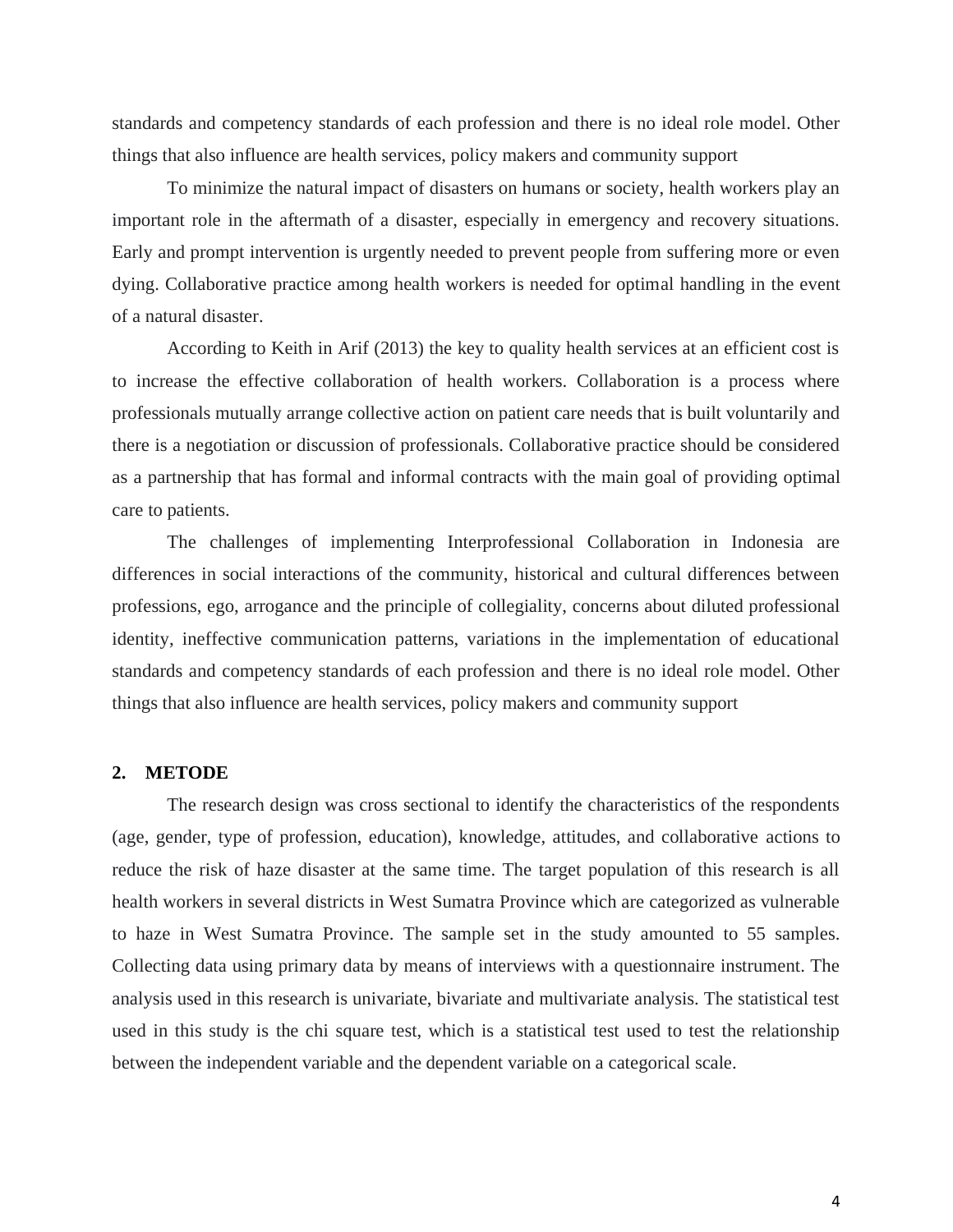### **3. RESULT**

#### a. *Characteristics of respondents*

Characteristics of health workers respondents are seen from 3 variables, namely gender, health professional category and health worker education level. The results showed that 67.3% were female, with 45.5% with a sanitarian profession and education in general D4/S1 of 63.6%.

#### b. *Level of knowledge, attitude and collaborative action*

The results showed that more than half of the respondents had high knowledge (40%) to understand the collaborative concept in disaster management. Low understanding shows the reasons for the need for collaboration (40%), risk reduction efforts (58.2%) and strategies to assess the magnitude of health problems caused by the haze disaster (70.9%).

The results showed that more than half of the respondents or health workers had a positive attitude (51%) about collaboration in managing haze disaster risk. disaster risk management (40%), and response to instructions from regional leaders (76.4%).

The results of Figure 1 show that more than half of the respondents or health workers have less action (64%) regarding collaboration in managing the risk of haze disaster. It is seen that there is still a lack of responsiveness about collaborative activities such as involvement in disasters and responsibility (40%), advice from disaster risk management leaders is rare (43.6%) and the importance of health services is rare (50.9%), strengthening assessments health systems in disasters are rare (50.9%) and rarely receive disaster management information (50.9%)



### c. *Relationship between knowledge and attitude and collaborative action*

Bivariate analysis was carried out to see the relationship between the knowledge and attitudes of health workers with the actions of health workers in collaboration for disaster risk management of haze. The results of the bivariate analysis are shown in the table below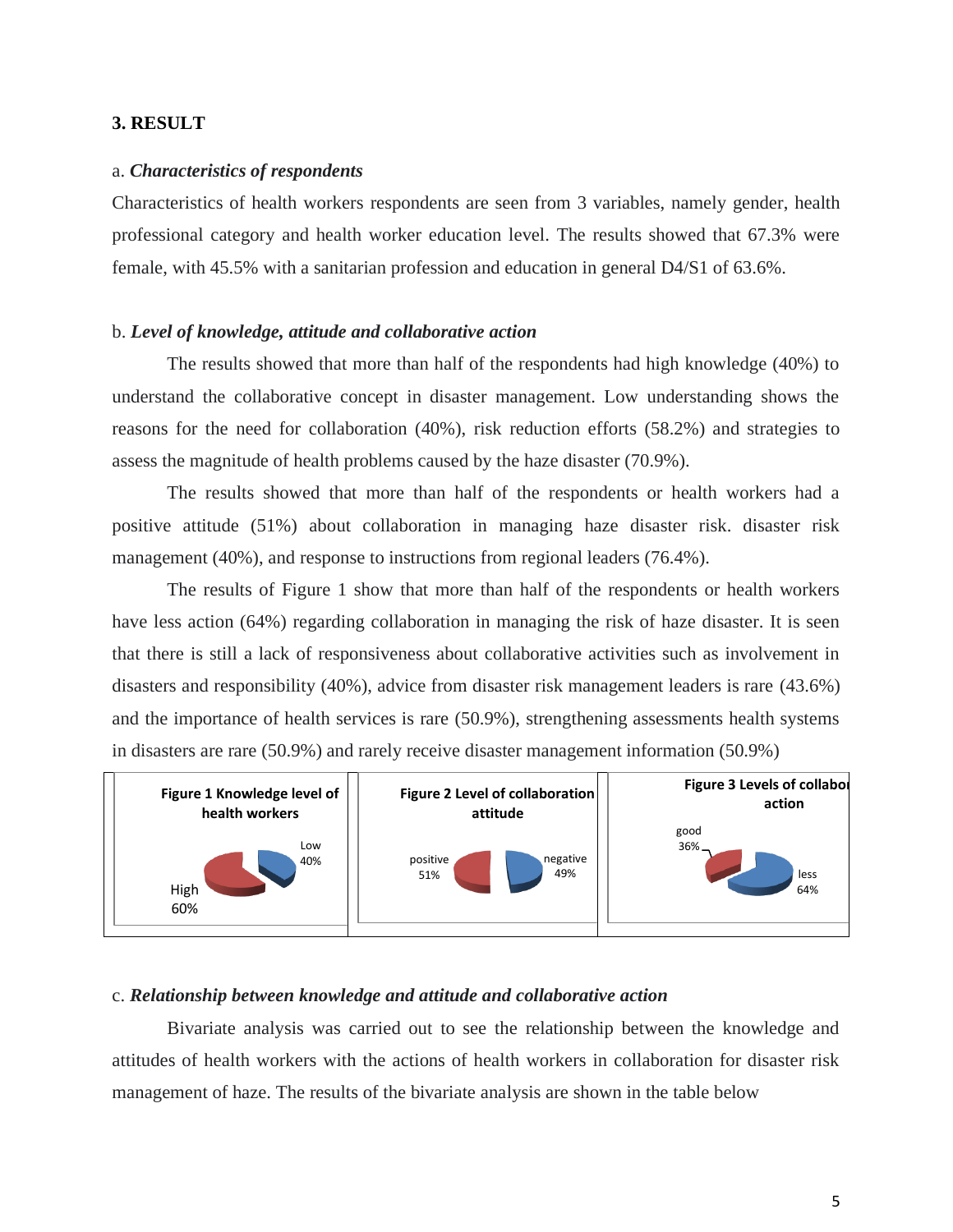| $11.011$ $11.0011$ $11.001$ $11.001$ |                             |                     |              |         |  |  |
|--------------------------------------|-----------------------------|---------------------|--------------|---------|--|--|
| collaborative                        | <b>Collaborative Action</b> |                     | <b>Total</b> |         |  |  |
| knowledge                            | $\%$<br>Less $(f /$         | $(f / \% )$<br>Good | $(f / \%)$   | P value |  |  |
| low                                  | 11(50)                      | 11(50)              | 22(100)      | 0,153   |  |  |
| High                                 | 24(72.7)                    | 9(27,3)             | 33 9100)     |         |  |  |
| Total                                | 35(63,6)                    | $20(36,4\%)$        | 55 (100)     |         |  |  |

Table 1. Relationship between knowledge and actions of health workers on collaborative disaster risk management

Actions that are less collaborative are actually higher with high knowledge of health workers (72.7%) than those with low knowledge (50%). To prove the significance of the relationship between knowledge of health workers and respondents' actions in disaster risk management, the chi square test was carried out. The results of the chi square test showed the value of  $p = 0.153$  ( $p > 0.05$ ). This shows that there is no relationship between the knowledge of health workers and the actions of health workers in collaborative risk management for haze disaster.

Table 2. Relationship between attitudes and collaborative actions for disaster risk management

| <b>Collaborative</b> | <b>Collaborative Action</b>    |                | <b>Total</b> |         |
|----------------------|--------------------------------|----------------|--------------|---------|
| <b>Attitude</b>      | $\mathcal{O}_0$<br>Less (f $/$ | Good (f $/$ %) | $(f / \%)$   | P value |
| low                  | 12(44,4)                       | 15(55,6)       | 27(100)      | 0.009   |
| High                 | 23(82.1)                       | 5(17.9)        | 28 (100)     |         |
| Total                | 35(63,6)                       | 20 (36,4%)     | 55 (100)     |         |

Based on table 1, it can be seen that the less collaborative actions were higher in the positive attitude of health workers (82.1%) than the negative attitude (50%). To prove the significance of the relationship between the attitude of health workers and the respondent's actions in disaster risk management, the chi square test was carried out. The results of the chi square test showed the value of  $p = 0.009$  ( $p < 0.05$ ). This shows that there is a relationship between the attitude of health workers and the actions of health workers in collaborative risk management for the haze disaster.

#### **DISCUSSION**

#### **Collaborative understanding of disaster risk management Haze for health workers**

Every health worker needs to have adequate knowledge and skills to be able to work. quickly, accurately, and precisely in team work. The results showed that more than half of the respondents or health workers had a high level of knowledge (60%) about collaborative risk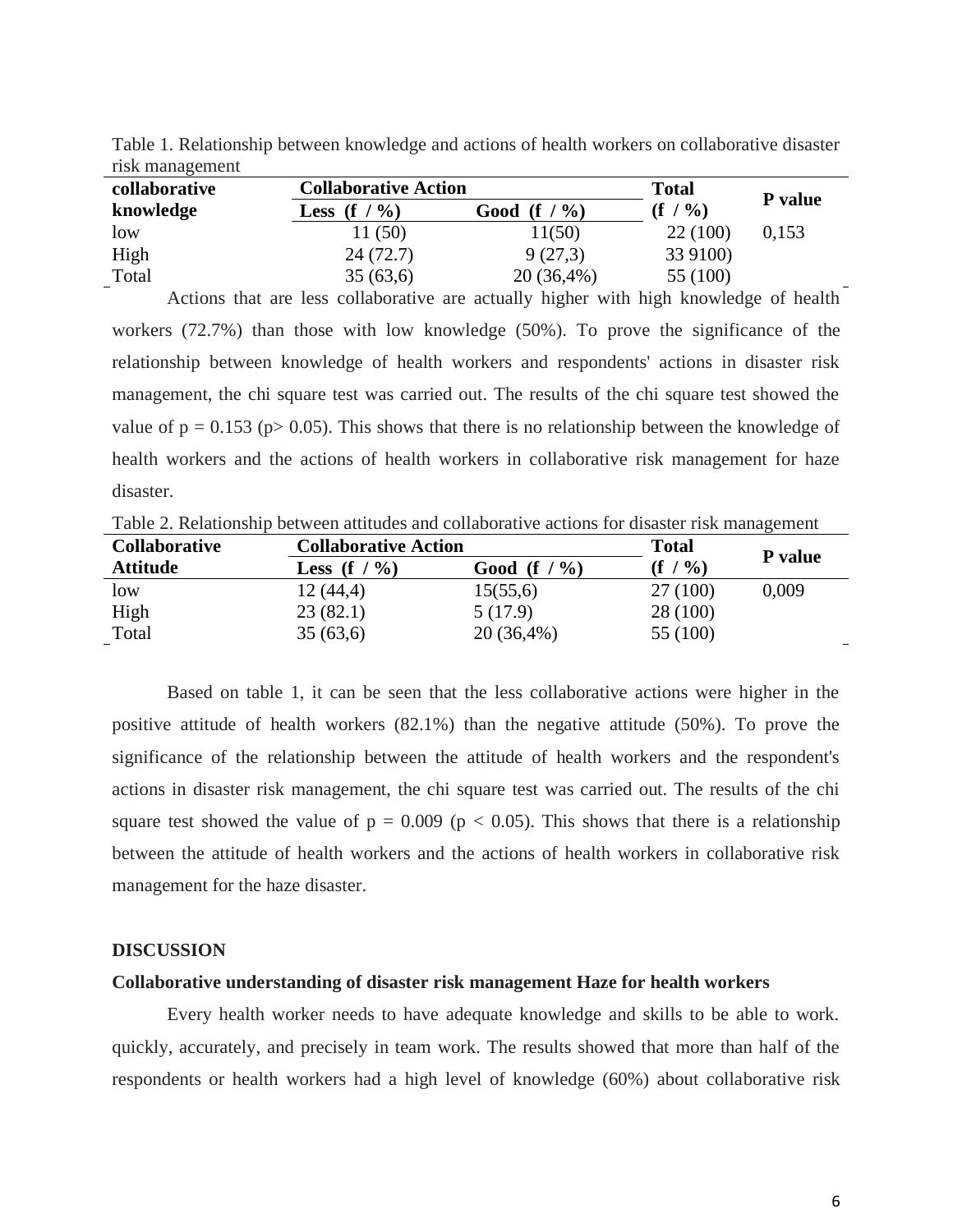management for haze disaster. This is because health workers still know a lot of the duties and responsibilities that must be in the event of a disaster and what their authority is. So that it is difficult to carry out activities when in a work team.

Knowledge is the most influential thing in the interprofessional collaboration process, because good knowledge will make it easier for someone to improve skills and influence new views and values as well as coordination of health services, appropriate use of specific clinical resources, health outcomes for chronic diseases, and health services. and can support the safety of disaster victims (Schneider, 2012).

To achieve better health outcomes, the target for disaster victim safety needs to be understood and implemented in intervening in natural disasters. The goals include 1) maintaining accuracy in victim identification, 2) improving effective communication, 3) improving high alertness drugs, 4) ensuring proper location, conformity of procedures, 5) minimizing the risk of nosocomial infections acquired from health services, 6) minimizes the risk of additional casualties (Maharani, Asrial and Purba, 2020).

This explains that attitude is something that needs to be grown and developed through the learning process. This study shows that more than half of the respondents or health workers have a positive attitude (51%) about collaboration in managing the risk of haze disaster. There are still many respondents who do not agree with the implementation of the collaboration which explains their respective duties and authorities. The interaction between understanding, motivation and attitude is very useful in taking action to manage the haze disaster. Understanding will lead to new awareness and motivation, motivation to grow attitudes to change individual behavior. The learning process within the individual can bring development or change in attitude for the better. Therefore, health workers need to have a positive attitude towards interprofessional collaboration so that it can be done by holding seminars, workshops or trainings that can support the attitude of these health workers (Green and Johnson, 2015).

In order to manage the occurrence of natural disasters, it is necessary to properly prepare skilled health workers with the ability to work in teams and have good communication skills, the ability to work in teams, together with influencing factors, need to be taught and trained to students of health professions since they are in school. lectures so that after completing their education, they are ready to work in teams. While the learning materials to develop and train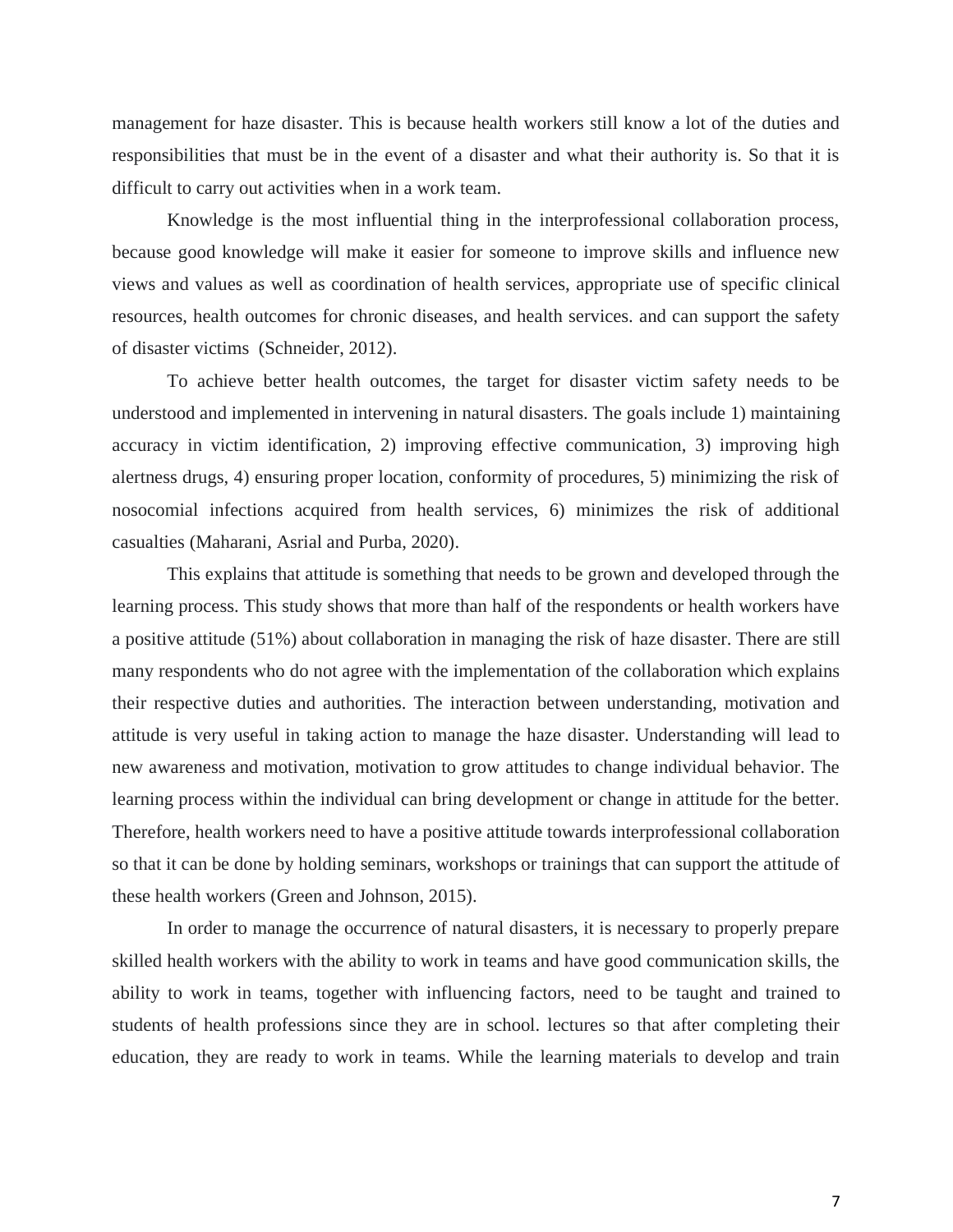skills include modules, teachers as facilitators, media as triggers, resources (simulated patients, real patients, manequins, libraries) and assessment schemes.

Collaborative actions or practices provide integrated treatment with one goal. This study shows that more than half of respondents or health workers have less action (64%) regarding collaboration in managing haze disaster risk. Many things have not been carried out by the health workers, especially effective communication and leadership, so that there are often overlaps in the implementation of disaster programs. Service governance in providing health services does not overlap in roles and functions as service providers with different professional backgrounds (Susilaningsih *et al.*, 2017). Overlapping services between professions occur due to a lack of communication between health workers in teamwork. This means that health workers who have bad actions and lack of good teamwork will disrupt health services so that interprofessional collaboration is needed in order to maximize services that provide satisfaction to health service users.

Actions that are still lacking are caused by factors of knowledge and attitudes in understanding the concept of collaboration. This study found that there was a relationship between the collaborative actions of health workers in managing the risk of haze disaster. So the effort that can be done is to provide collaborative training for health workers to provide understanding and motivation in disaster risk management. This training will use modules that have been validated by experts.

The natural disaster module should start with a background on teamwork and interprofessional communication. The introduction or background of the module should inform the importance of the content in the module. Providing collaborative factual data using YouTube video media related to collaborative implementation makes the module more interesting and complete. The aims and objectives involving the competencies to be achieved after this module must be clearly defined. The topics to be covered must be relevant to the objectives of the module. The learning strategies or methods used can be in the form of lectures, group discussions, role plays and clinical skills practice simulations, assignments, workshops / seminars, and reflection (WHO, 2010).

By teaching and training modules on health and disease problems that are closely related to natural disasters, it is hoped that graduates will be able to work effectively in teams to solve

.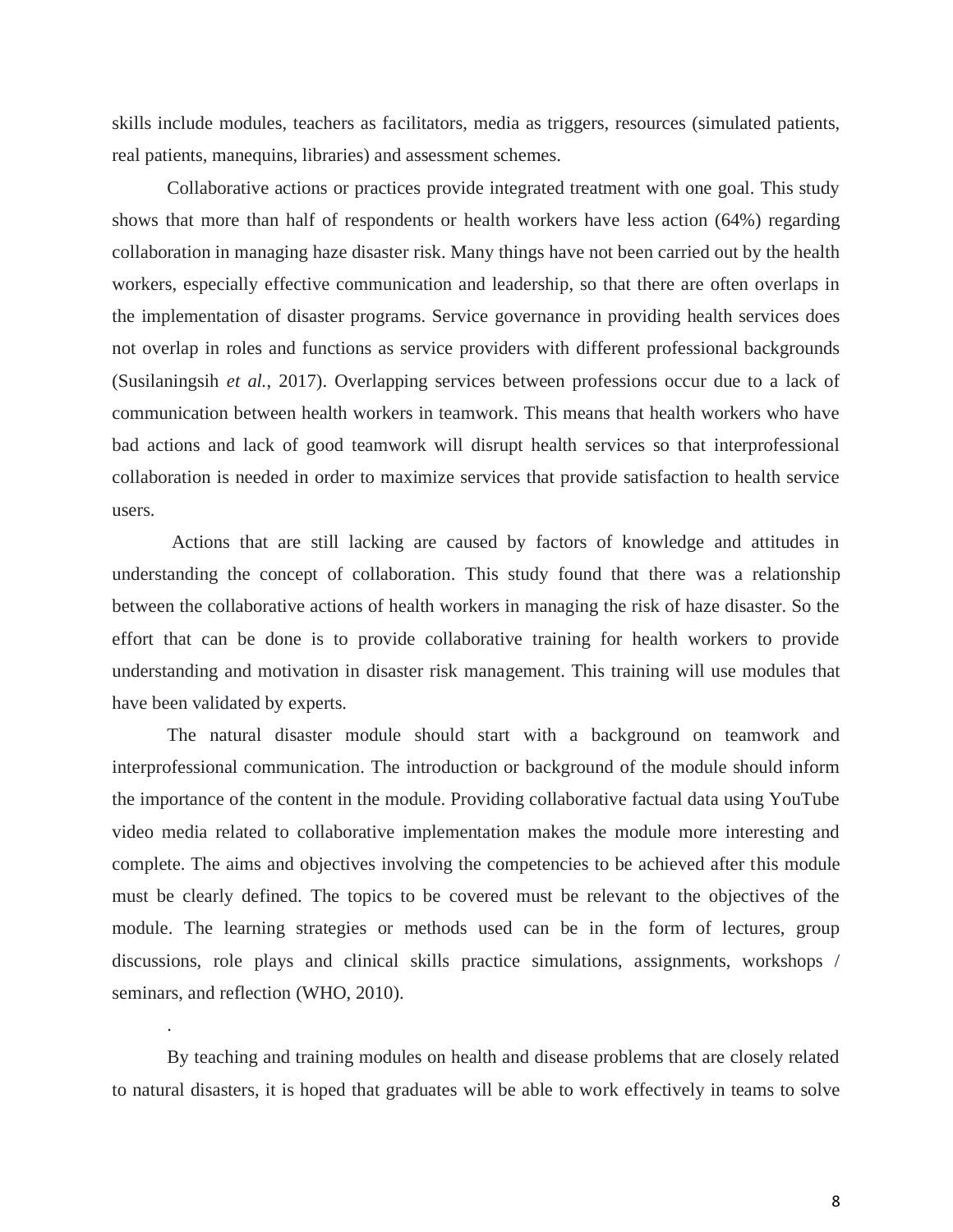health problems in the event of natural disasters. In principle, the IPE assessment related to the natural disaster module remains based on an assessment of attitudes, knowledge and skills in both scientific and collaborative aspects. Health workers studying the natural disaster modules are advised to have adequate knowledge and skills (meet the minimum competency standards) according to the competency standards required by each profession so that they can learn to develop effective inter-professional collaboration. Scheduling collaborative activity modules, is technically the first problem for health agencies in implementing IPE. It needs strong coordination and goodwill between coordinators or people who are responsible for managing this program in order to overcome difficulties in managing schedules (to fulfill various professions at one time) (Kusumawati, 2015).

The change in the collaborative paradigm of disaster management must be supported by the government through policies in a regulation. Government policy is a policy that has the power to bind the apparatus in the government's own organization. In this case the government must seek to support interprofessional collaboration so as to improve the quality of services. The researcher argues that if the government participates in the development of interprofessional collaboration, the quality of health services will be higher so that it can reduce the death rate due to natural disasters, especially the annual cycle of smog.

Besides that, it must also have community support so that the community is involved in making decisions in the event of a disaster. Community support is social support as a source of emotional, informational or assistance provided by people around in everyday life. In health services, collaboration between health workers and cross-sector is very important because good cooperation will improve quality and quality services that are easily accessible to the public.

### **Conclusions and suggestions**

The level of understanding of health workers shows that more than half of the respondents or health workers have a high level of knowledge and a positive attitude about collaboration in managing the risk of haze disaster. The actions or practices of more than half of the health workers have less collaborative action to mitigate the risk of haze disaster. The relationship between knowledge and attitudes with actions shows that there is a relationship between the attitude of health workers and the actions of health workers in collaborative risk management for haze disaster. The government's involvement is needed to issue a collaborative